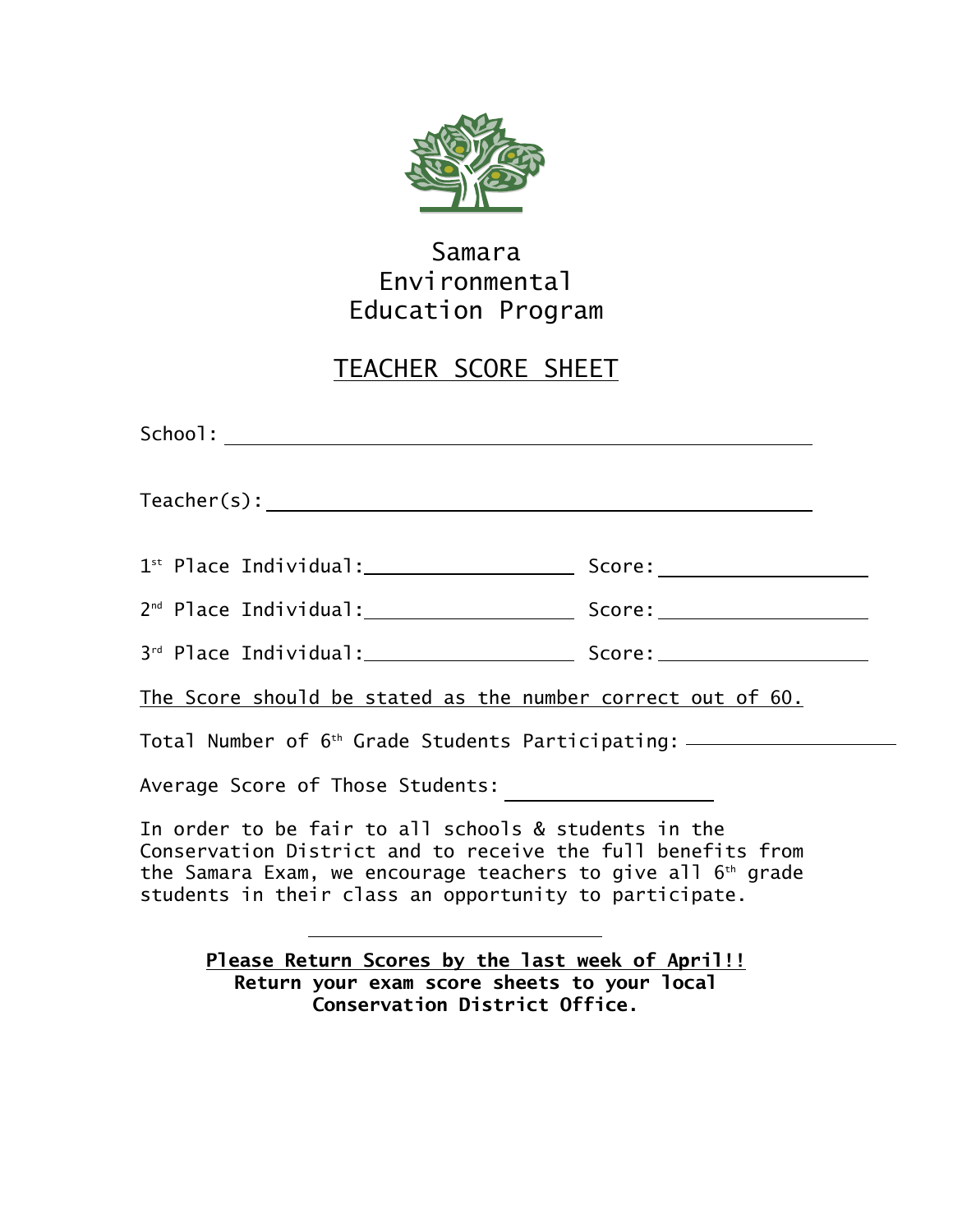The following essay question is provided for your use to serve as a tiebreaker. Given below are the most probable answers to the question, but not necessarily the only ones. Your students may come up with some other viable responses. You be the judge. Instead of using this question, you may wish to make up your own. Feel free to do so.

## **ESSAY QUESTION**

(Print or write your answer LEGIBLY on this page)

You are visiting one of our beautiful state parks with your family. There are signs all around asking that you do not feed the deer. Why don't the park officials want you to feed the deer?